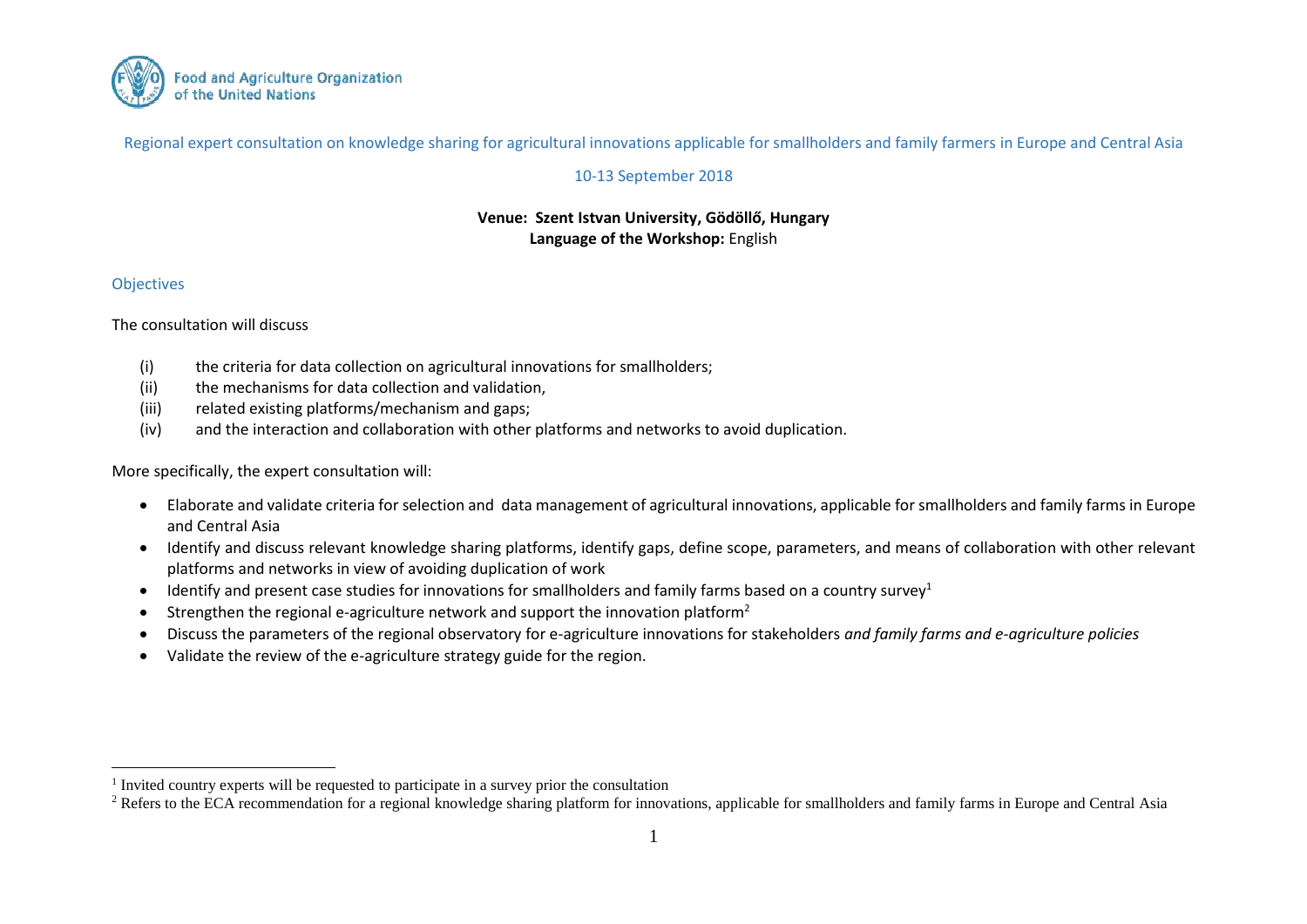

#### *Expected outputs:*

- Clear value proposition for a new platform
- Criteria for selection and data management of agricultural innovations
- Scope, parameters of the platform, and means of collaboration with other relevant platforms and networks defined
- Initial collection of case studies and good practices (entries)
- Regional e-agriculture network with redefined scope, mandate, mode of operation, sustainability
- Regional observatory for e-agriculture innovations for stallholders and family farms and e-agriculture policies with redefined criteria for data collection and management
- e-agriculture strategy guide for the region commented and revised

### *Event location*

[https://www.google.hu/maps?q=szie+g%C3%B6d%C3%B6ll%C5%91&um=1&ie=UTF-](https://www.google.hu/maps?q=szie+g%C3%B6d%C3%B6ll%C5%91&um=1&ie=UTF-8&sa=X&ved=0ahUKEwj80Ov_4JLdAhVLMt8KHXKyCwMQ_AUICigB)[8&sa=X&ved=0ahUKEwj80Ov\\_4JLdAhVLMt8KHXKyCwMQ\\_AUICigB](https://www.google.hu/maps?q=szie+g%C3%B6d%C3%B6ll%C5%91&um=1&ie=UTF-8&sa=X&ved=0ahUKEwj80Ov_4JLdAhVLMt8KHXKyCwMQ_AUICigB)

Szent István Egyetem 2100 Gödöllő, Páter Károly u. 1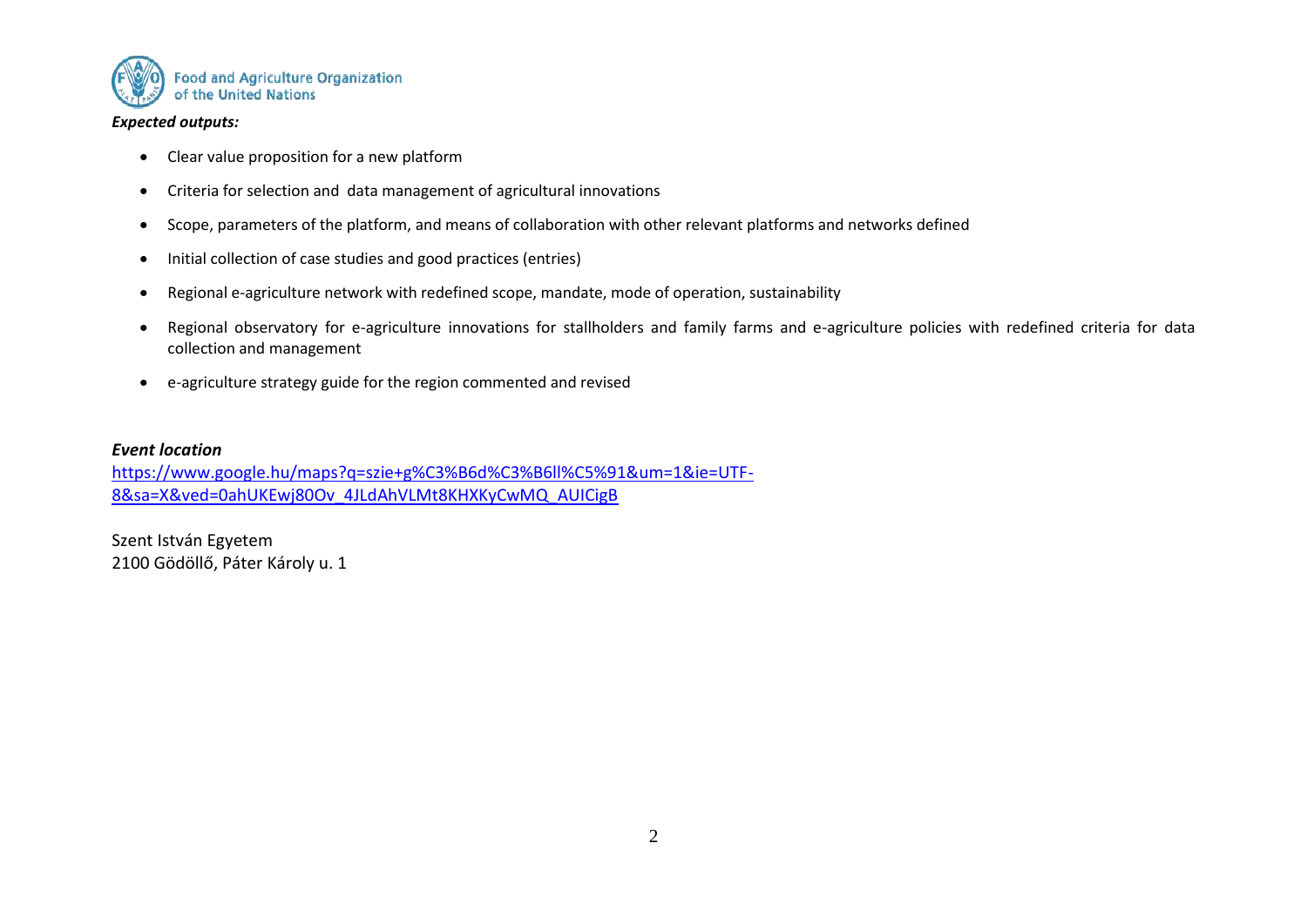

# Programme

| DAY <sub>1</sub> | Monday 10 September 2018                                                                                              |
|------------------|-----------------------------------------------------------------------------------------------------------------------|
| $09.00 - 09.30$  | Registration with coffee                                                                                              |
| $09.30 - 09.40$  | <b>Welcoming participants</b>                                                                                         |
| $09.40 - 10.15$  | Introduction and objectives                                                                                           |
| $10.15 - 11.30$  | Session 1 : Setting the scene                                                                                         |
| 11.30-11.50      | <b>Coffee Break</b>                                                                                                   |
| $11.50 - 12.30$  | <b>Session 2: Criteria identification</b><br>Paper on innovation criteria for smallholders and family farms           |
| $13.00 - 14.00$  | Lunch                                                                                                                 |
| 14.00-14.45      | Session 3: Challenges of innovation for smallholders and family farms<br>Knowledge challenge                          |
| 14.45-15.30      | <b>Technological challenge</b>                                                                                        |
| 15.50-16.35      | <b>Economic challenge</b>                                                                                             |
| 16.35-17.20      | <b>Social challenge</b>                                                                                               |
| $17.20 - 17.30$  | Conclusion of the session                                                                                             |
| 17.30 - 17.40    | Conclusion of the day                                                                                                 |
| $18:00 - 22.00$  | <b>Social dinner</b><br>Babat valley Biofarm GAK / St Istvan University<br>https://www.facebook.com/1615670308716469/ |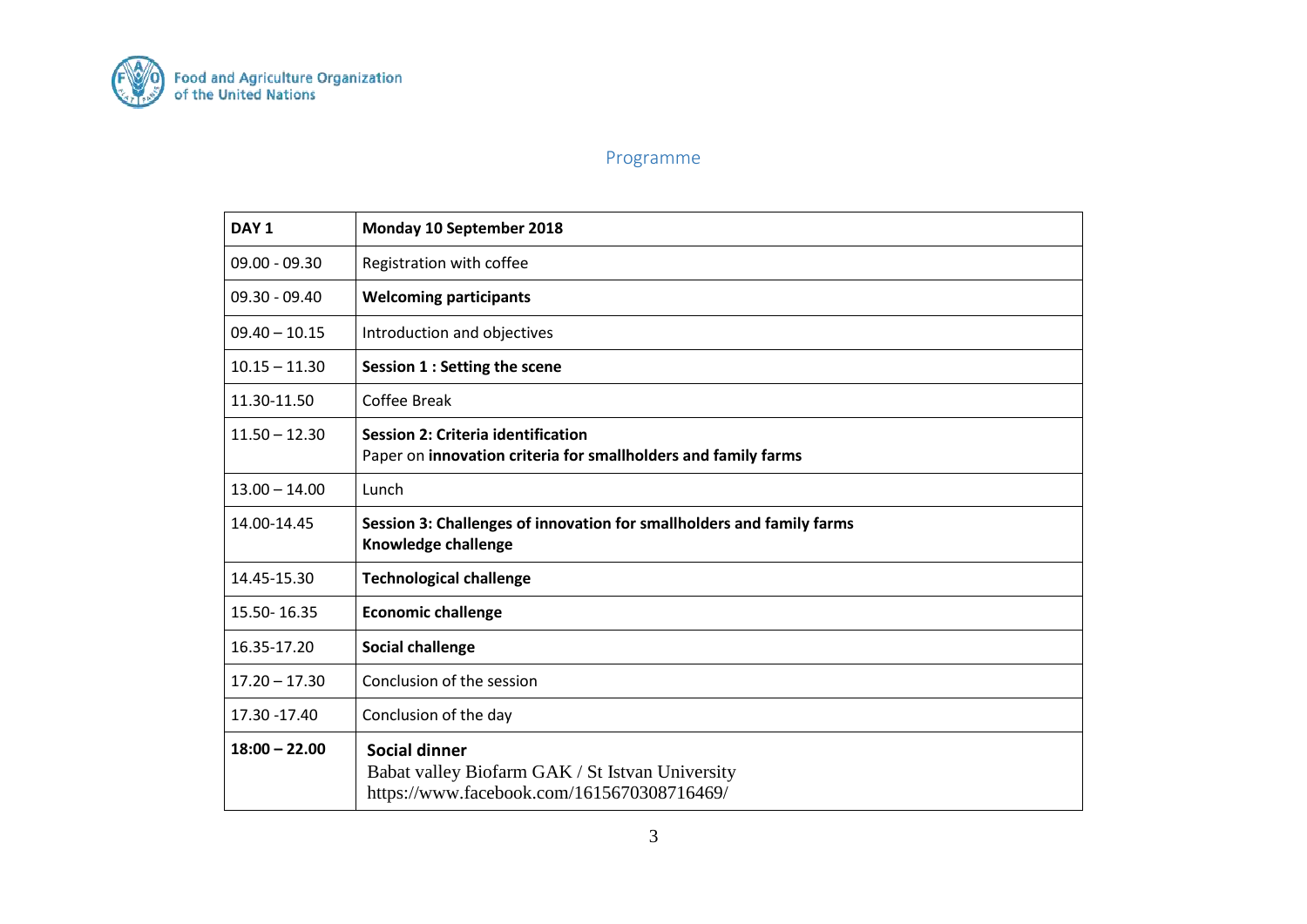

| DAY <sub>2</sub> | Tuesday 11 September 2018                                                                                                                                                                                                                                                                                                                 |
|------------------|-------------------------------------------------------------------------------------------------------------------------------------------------------------------------------------------------------------------------------------------------------------------------------------------------------------------------------------------|
| $9.00 - 9.10$    | Introduction of the day                                                                                                                                                                                                                                                                                                                   |
| 9.10-12.30       | Session 4. Relevant platforms and networks<br>Carousel of posters<br><b>CACAARI</b><br><b>CACILM</b><br>EIP-AGRI<br>e-Agriculture community of practice<br>Family farming knowledge platform<br>٠<br><b>GFRAS-CACFRAS</b><br>SEASN - South and Eastern European Advisors network<br><b>TAPIPEDIA</b><br><b>TECA</b><br>WeAreNet - AGROWEB |
| 12.30-13.30      | Lunch break                                                                                                                                                                                                                                                                                                                               |
| 13.30-14.25      | World Cafe on identification of regional needs and information challenges those platforms/networks<br>and information gaps                                                                                                                                                                                                                |
| 14.25-16.10      | Discussion on the criteria, scope and sustainability of the platform                                                                                                                                                                                                                                                                      |
| 16.10 6 17.10    | Excursion: Visit to the NAIK - National Agricultural Research and Innovation Center, Godollo                                                                                                                                                                                                                                              |
|                  | <b>Free evening</b>                                                                                                                                                                                                                                                                                                                       |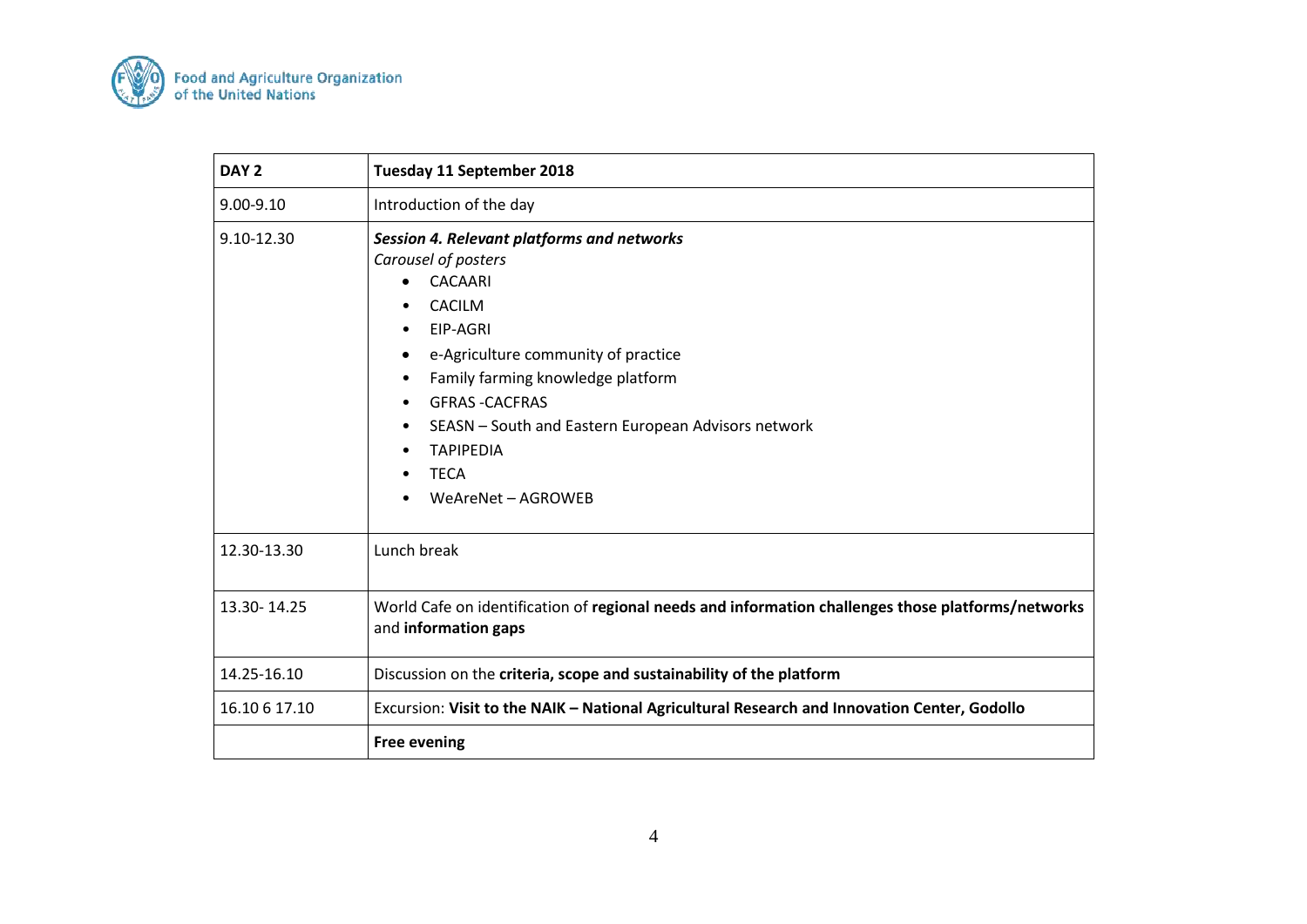

| DAY <sub>3</sub> | Wednesday 12 September 2018                                                                                                                                       |
|------------------|-------------------------------------------------------------------------------------------------------------------------------------------------------------------|
| $9.00 - 9.10$    | Introduction of the day Session 6: E-agriculture network and observatory                                                                                          |
| $9.10 - 9.30$    | Regional open and linked data sources in agriculture, survey results and proposal for technical solution in<br>their aggregation as an integrated content service |
| $9.30 - 10.20$   | Linked Open Data and other Semantic Web technologies in e-agriculture and e-governance, the experience<br>of the Land Portal                                      |
| $10.20 - 10.50$  | Coffee break                                                                                                                                                      |
| 10.50 -11.10     | Regional review of e-agriculture status                                                                                                                           |
| $11.10 - 11.20$  | Online query interface pilot demonstration of the regional indicator database                                                                                     |
| $11.20 - 12.30$  | Technical aspects of using the platform and using data about innovations and e-agriculture status                                                                 |
| $12.30 - 13.45$  | Lunch                                                                                                                                                             |
| $13.45 - 14.00$  | FAO REU ongoing activities in e-agriculture                                                                                                                       |
| $14.00 - 14.15$  | ITU and the collaboration with FAO and the e-agriculture community                                                                                                |
| $14.15 - 14.30$  | Experience from developing the Russian version of the e-agriculture strategy guide                                                                                |
| $14.45 - 15.00$  | The process of developing national Digital Agriculture Strategy, the example of Hungary                                                                           |
| $15.00 - 15.30$  | Review the working paper on the e-agriculture strategy guide for Europe and Central Asia                                                                          |
| $15.30 - 16.00$  | Coffee break                                                                                                                                                      |
| $16.00 - 17.00$  | Market place on cases from the region to illustrate the benefits of the strategic approach                                                                        |
|                  | <b>Free evening</b>                                                                                                                                               |